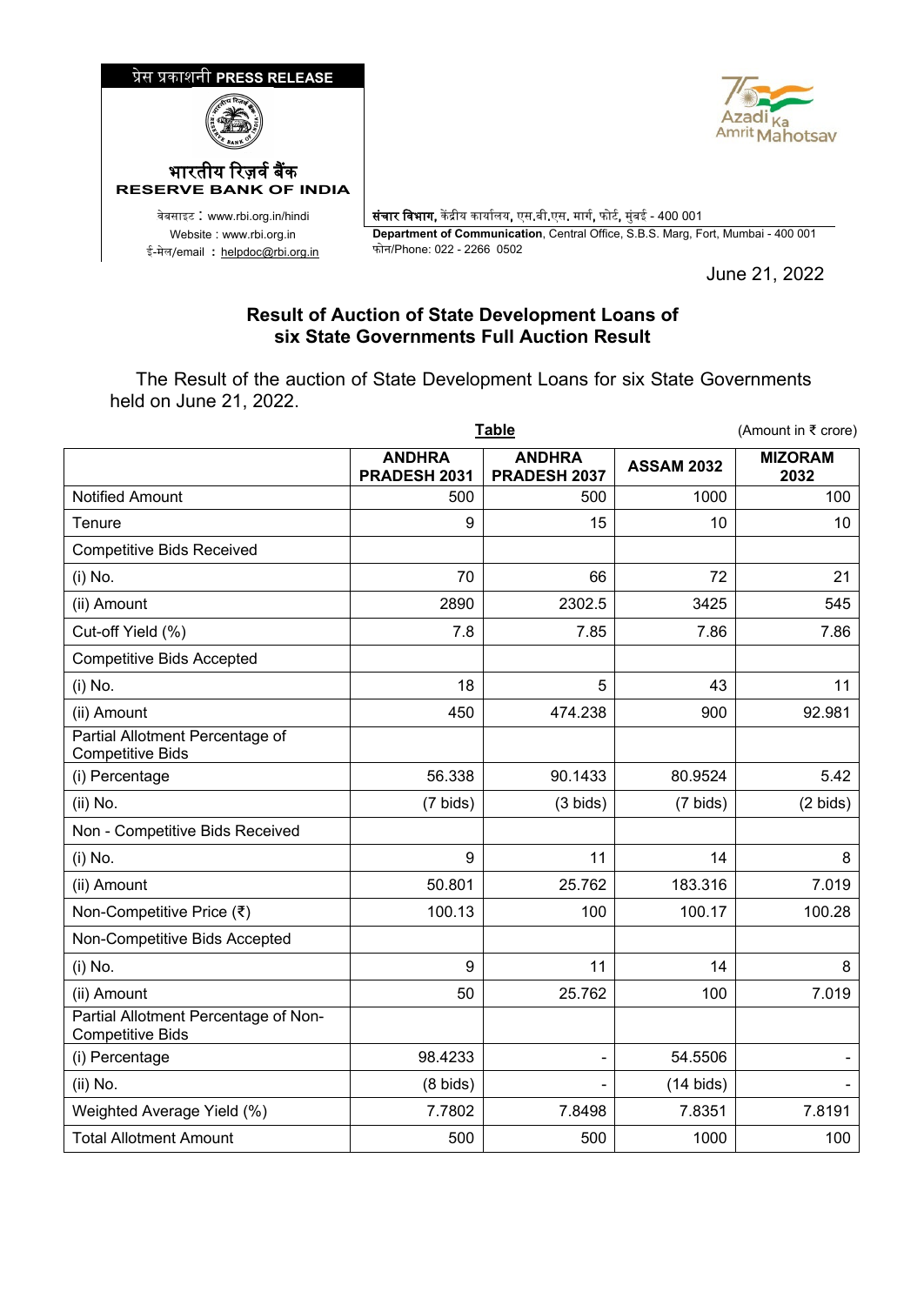|                                                                 | <b>NAGALAND</b><br>2032 | <b>RAJASTHAN</b><br>2032 | <b>RAJASTHAN</b><br>2037 | <b>RAJASTHAN</b><br>2039 |
|-----------------------------------------------------------------|-------------------------|--------------------------|--------------------------|--------------------------|
| <b>Notified Amount</b>                                          | 400                     | 500                      | 1000                     | 1000                     |
| Tenure                                                          | 10                      | 10                       | 15                       | 17                       |
| <b>Competitive Bids Received</b>                                |                         |                          |                          |                          |
| (i) No.                                                         | 30                      | 91                       | 91                       | 66                       |
| (ii) Amount                                                     | 1280                    | 3592.5                   | 3799.5                   | 3975                     |
| Cut-off Yield (%)                                               | 7.88                    | 7.83                     | 7.85                     | 7.85                     |
| <b>Competitive Bids Accepted</b>                                |                         |                          |                          |                          |
| (i) No.                                                         | 16                      | 39                       | 3                        | 1                        |
| (ii) Amount                                                     | 367.721                 | 911.422                  | 903.667                  | 963.93                   |
| Partial Allotment Percentage of<br><b>Competitive Bids</b>      |                         |                          |                          |                          |
| (i) Percentage                                                  | 82.1768                 | 8.2634                   | 88.5948                  | 96.393                   |
| (ii) No.                                                        | $(2 \text{ bids})$      | $(11 \text{ bids})$      | $(3 \text{ bids})$       | $(1$ bid)                |
| Non - Competitive Bids Received                                 |                         |                          |                          |                          |
| (i) No.                                                         | 10                      | 15                       | 10                       | 5                        |
| (ii) Amount                                                     | 32.279                  | 88.578                   | 96.333                   | 36.07                    |
| Non-Competitive Price (₹)                                       | 100.16                  | 100.2                    | 100                      | 100                      |
| Non-Competitive Bids Accepted                                   |                         |                          |                          |                          |
| (i) No.                                                         | 10                      | 15                       | 10                       | 5                        |
| (ii) Amount                                                     | 32.279                  | 88.578                   | 96.333                   | 36.07                    |
| Partial Allotment Percentage of Non-<br><b>Competitive Bids</b> |                         |                          |                          |                          |
| (i) Percentage                                                  | -                       | $\blacksquare$           | $\overline{\phantom{0}}$ |                          |
| (ii) No.                                                        |                         |                          |                          |                          |
| Weighted Average Yield (%)                                      | 7.8561                  | 7.8008                   | 7.85                     | 7.85                     |
| <b>Total Allotment Amount</b>                                   | 400                     | 1000                     | 1000                     | 1000                     |